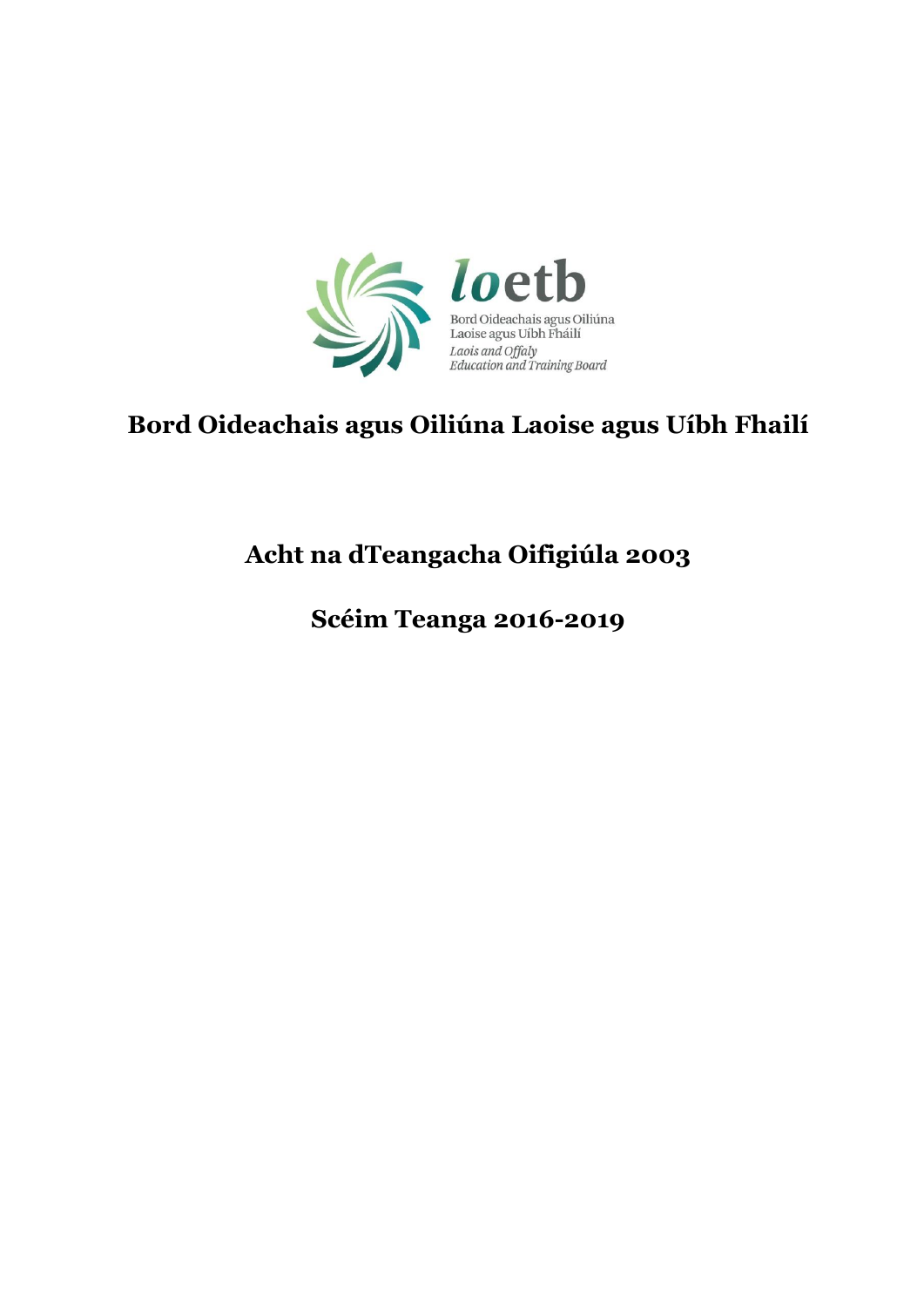# Clár na nÁbhar

| 2: Léargas Ginearálta ar Bhord Oideachais agus Oiliúna Laoise agus Uíbh Fhailí  4    |
|--------------------------------------------------------------------------------------|
|                                                                                      |
|                                                                                      |
|                                                                                      |
|                                                                                      |
| 3: Sonraí na seirbhísí atá ar fáil faoi láthair i mBéarla amháin nó sa dá theanga  5 |
|                                                                                      |
|                                                                                      |
|                                                                                      |
|                                                                                      |
|                                                                                      |
|                                                                                      |
|                                                                                      |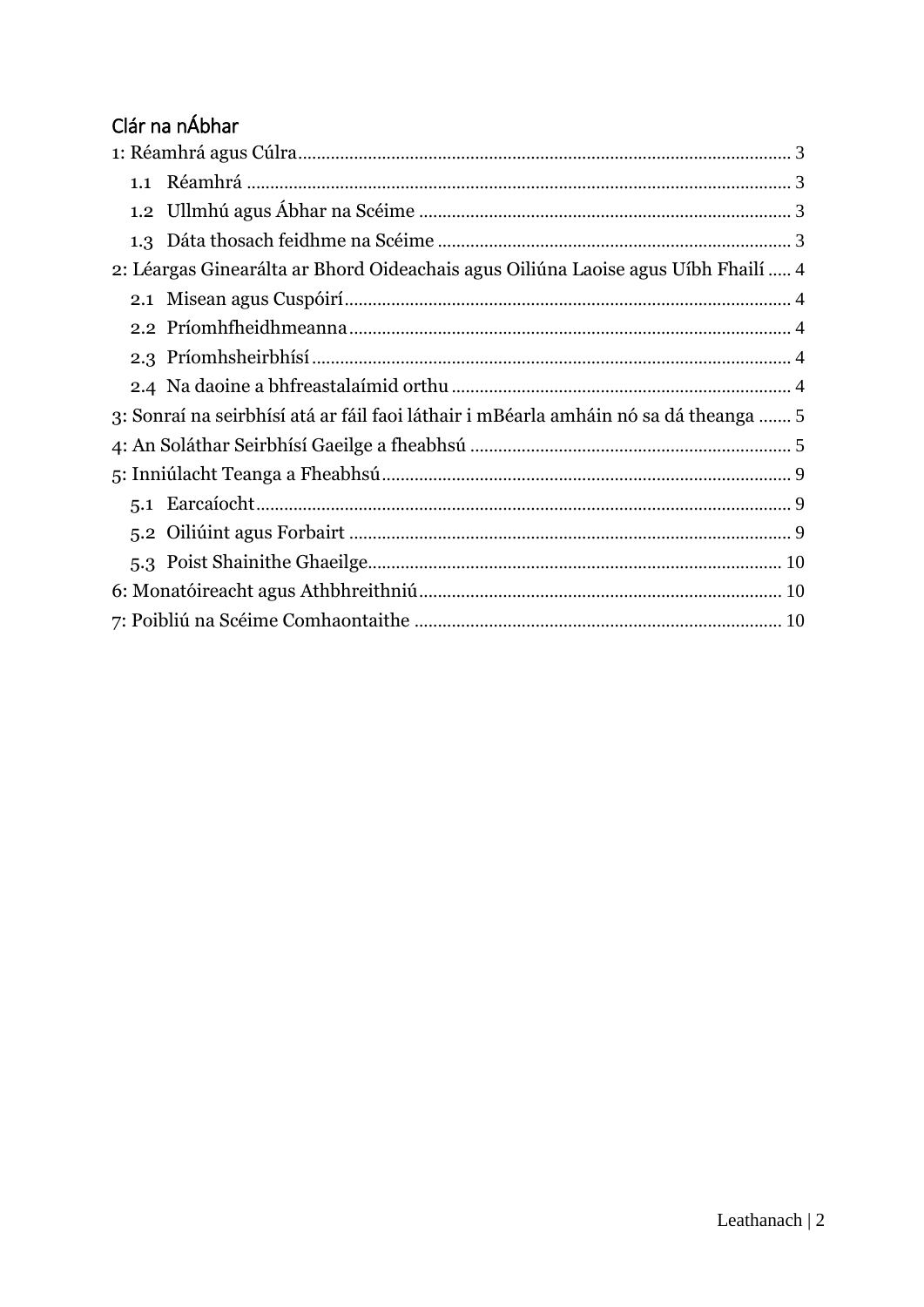#### <span id="page-2-0"></span>**1: Réamhrá agus Cúlra**

#### <span id="page-2-1"></span>**1.1 Réamhrá**

Foráiltear le hAcht na dTeangacha Oifigiúla 2003 go n-ullmhóidh comhlachtaí poiblí scéim teanga ina sonrófar na seirbhísí a sholáthróidh siad:

- trí mheán na Gaeilge,
- trí mheán an Bhéarla, agus
- trí mheán na Gaeilge agus an Bhéarla

agus na bearta a ghlacfar chun a chinntiú go ndéanfar seirbhís ar bith nach bhfuil á soláthar ag an gcomhlacht faoi láthair trí mheán na Gaeilge a sholáthar sa teanga sin laistigh de chreat ama comhaontaithe.

De réir alt 14(3) den Acht, bíonn feidhm ag scéimeanna teanga ar feadh tréimhse 3 bliana nó go dtí go ndaingneoidh an tAire Ealaíon, Oidhreachta, Gnóthaí Réigiúnacha, Tuaithe agus Gaeltachta, scéim nua, cibé acu is déanaí.

#### <span id="page-2-2"></span>**1.2 Ullmhú agus Ábhar na Scéime**

Agus an scéim seo á hullmhú, tugadh aird chuí ar na Treoirlínte atá eisithe ag an Roinn Ealaíon, Oidhreachta, Gnóthaí Réigiúnacha, Tuaithe agus Gaeltachta. Ina theannta sin, tugadh faoi phróiseas cuimsitheach comhairliúcháin leis na páirtithe leasmhara cuí.

Tá **Bord Oideachais agus Oiliúna Laoise agus Uíbh Fhailí** faoi threoir ag an bprionsabal gur cheart go mbeadh soláthar seirbhísí Gaeilge bunaithe ar an méid seo a leanas:

- an leibhéal bunúsach éilimh ar sheirbhísí sonracha i nGaeilge,
- an tábhacht a bhaineann le cur chuige onnghníomhach i dtaobh soláthar seirbhísí dá leithéid, agus
- na hacmhainní, lena n-áirítear acmhainní daonna agus acmhainní airgeadais, agus cumas an chomhlachta atá i gceist i dtaobh inniúlacht chuí sa teanga a fhorbairt nó a aimsiú.

Cuireadh an scéim i dtoll a chéile d'fhonn a chinntiú go gcomhlíonfar go hiomlán ar bhonn céimnithe, faoin scéim seo agus faoi scéimeanna amach anseo, gach oibleagáid ábhartha atá ar **Bhord Oideachais agus Oiliúna Laoise agus Uíbh Fhailí** faoi Acht na dTeangacha Oifigiúla.

#### <span id="page-2-3"></span>**1.3 Dáta thosach feidhme na Scéime**

Dhaingnigh an tAire Ealaíon, Oidhreachta, Gnóthaí Réigiúnacha, Tuaithe agus Gaeltachta an Scéim seo ar an **15/08/2016**. Beidh feidhm aici le héifeacht ón dáta sin agus beidh sí i bhfeidhm ar feadh tréimhse 3 bliana nó go dtí go ndaingneofar scéim nua, cibé acu is déanaí.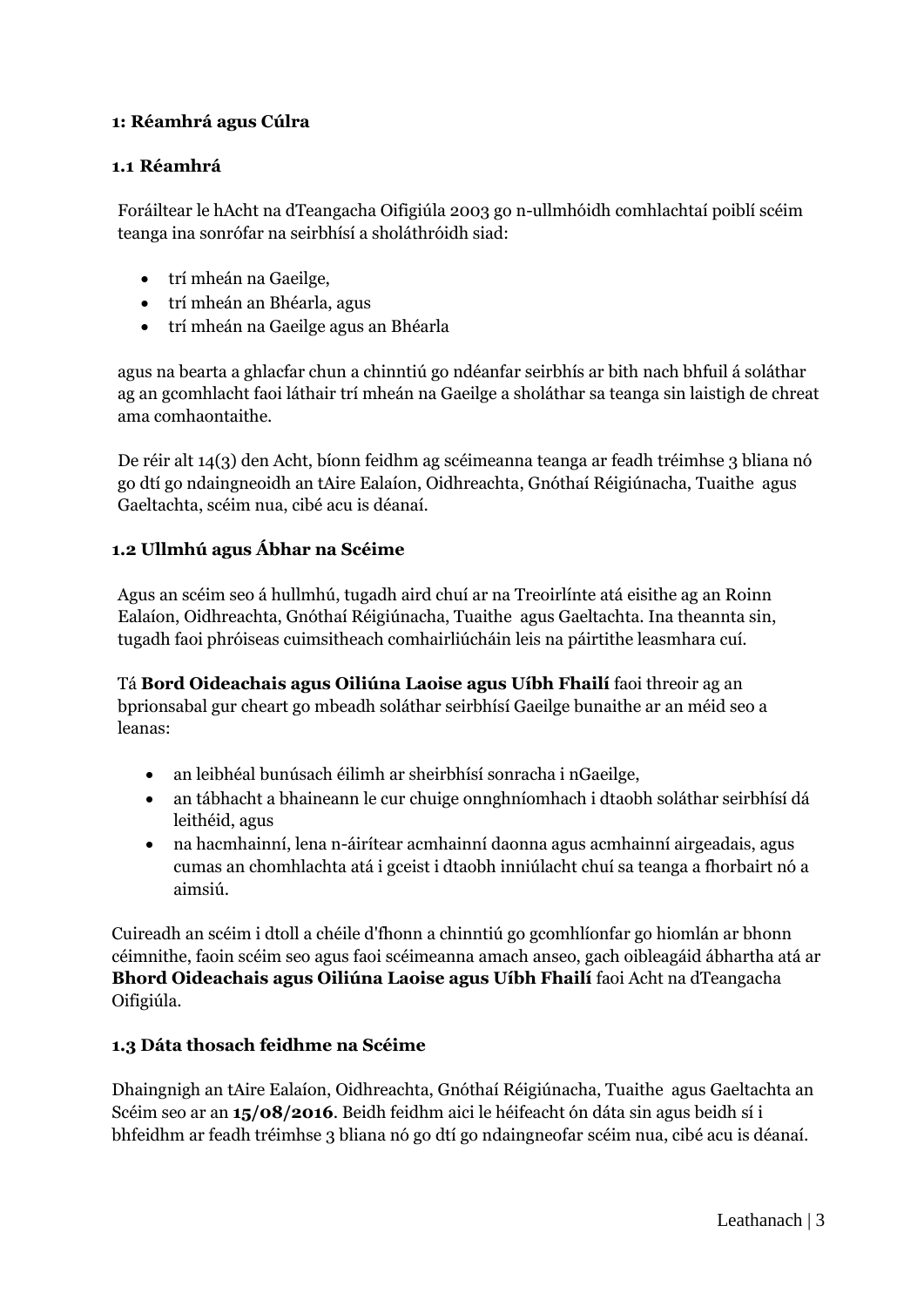# <span id="page-3-0"></span>**2: Léargas Ginearálta ar Bhord Oideachais agus Oiliúna Laoise agus Uíbh Fhailí**

#### <span id="page-3-1"></span>**2.1 Misean agus Cuspóirí**

Tá sé ina chuspóir ag Bord Oideachais agus Oiliúna Laoise agus Uíbh Fhailí oideachas agus oiliúint a chur ar fáil atá cuimsitheach, uileghabhálach, inrochtana agus ar ardchaighdeán. Rathaíonn Bord Oideachais agus Oiliúna Laoise agus Uíbh Fhailí seirbhís ardchaighdeáin trí na bearta seo a leanas:

- dian-iarracht a dhéanamh na caighdeáin is airde a bhaint amach, ar an leibhéal náisiúnta agus an leibhéal idirnáisiúnta, i dtaobh oideachais agus oiliúna ina cheantar féin;
- na baill foirne is fearr is féidir a earcú;
- sármhaitheas agus athnuachan na heagraíochta a chinntiú trí oiliúint agus athoiliúint a chur ar bhaill foirne, agus comhionannas deiseanna a bheith ag gach duine;
- idirphlé agus comhpháirtíochtaí leanúnacha le lucht gnó, lucht tionscail agus lucht tráchtála sa tír seo agus le gníomhaireachtaí beartais agus gairmoideachais AE thar lear;
- comhpháirtíochtaí leanúnacha le tuismitheoirí, le mic léinn, leis an Roinn Oideachais agus Scileanna agus le SOLAS.

Táimid tiomanta do bheartas i dtaobh an míbhuntáiste a mhaolú i Laois agus in Uíbh Fhailí agus soláthróimid bearta oideachais agus oiliúna atá dírithe ar fháil réidh le míbhuntáiste, nó tacóimid le bearta ag an bhfuil an cuspóir sin. Inár gcáil mar cheann de na príomheagraíochtaí reachtúla sa dá chontae, nascfaimid le soláthraithe seirbhísí/gníomhaireachtaí forbartha cuí eile – sa cheantar seo, ar bhonn náisiúnta agus ar bhonn idirnáisiúnta – agus tabharfaimid cúnamh agus tacaíocht dóibh. Déanfaimid an fheidhmíocht a mheas go rialta, agus déanfaimid athbhreithniú ar ár gcuspóirí, ár struchtúir, ár gcláir agus ár dtosaíochtaí d'fhonn a bheith ag teacht leis an dea-chleachtas agus d'fhonn patrúin athraitheacha sa bheartas náisiúnta a chomhlíonadh agus freastal ar an riachtanas nó an éileamh atá sa cheantar.

#### <span id="page-3-2"></span>**2.2 Príomhfheidhmeanna**

Is comhlacht reachtúil é Bord Oideachais agus Oiliúna Laoise agus Uíbh Fhailí a bhfuil freagracht chuimsitheach air as seirbhísí oideachais agus oiliúna a sholáthar i meánscoileanna, ionaid bhreisoideachais agus ionaid oiliúna ar fud Chontae Laoise agus Chontae Uíbh Fhailí.

#### <span id="page-3-3"></span>**2.3 Príomhsheirbhísí**

Bunaíonn Bord Oideachais agus Oiliúna Laoise agus Uíbh Fhailí scoileanna agus ionaid oideachais aitheanta agus déanann sé iad a chothabháil, agus déanann sé an soláthar oideachais agus oiliúna a thagann faoina réimse seirbhísí a phleanáil, a sholáthar, a chomhordú agus a athbhreithniú. Ina theannta sin, ní mór do Bhord Oideachais agus Oiliúna Laoise agus Uíbh Fhailí (faoi threoir ón Aire Oideachais agus Scileanna) seirbhísí tacaíochta a chur ar fáil do sholáthraithe eile oideachais agus oiliúna. Féadfar na tacaíochtaí sin a sholáthar i gcomhthéacs tionscadail chaipitil agus talamh, acmhainní daonna, seirbhísí airgeadais, seirbhísí dlí, TFC agus rialachas corparáideach.

#### <span id="page-3-4"></span>**2.4 Na daoine a bhfreastalaímid orthu**

na pobail go léir i gContae Laoise agus i gContae Uíbh Fhailí;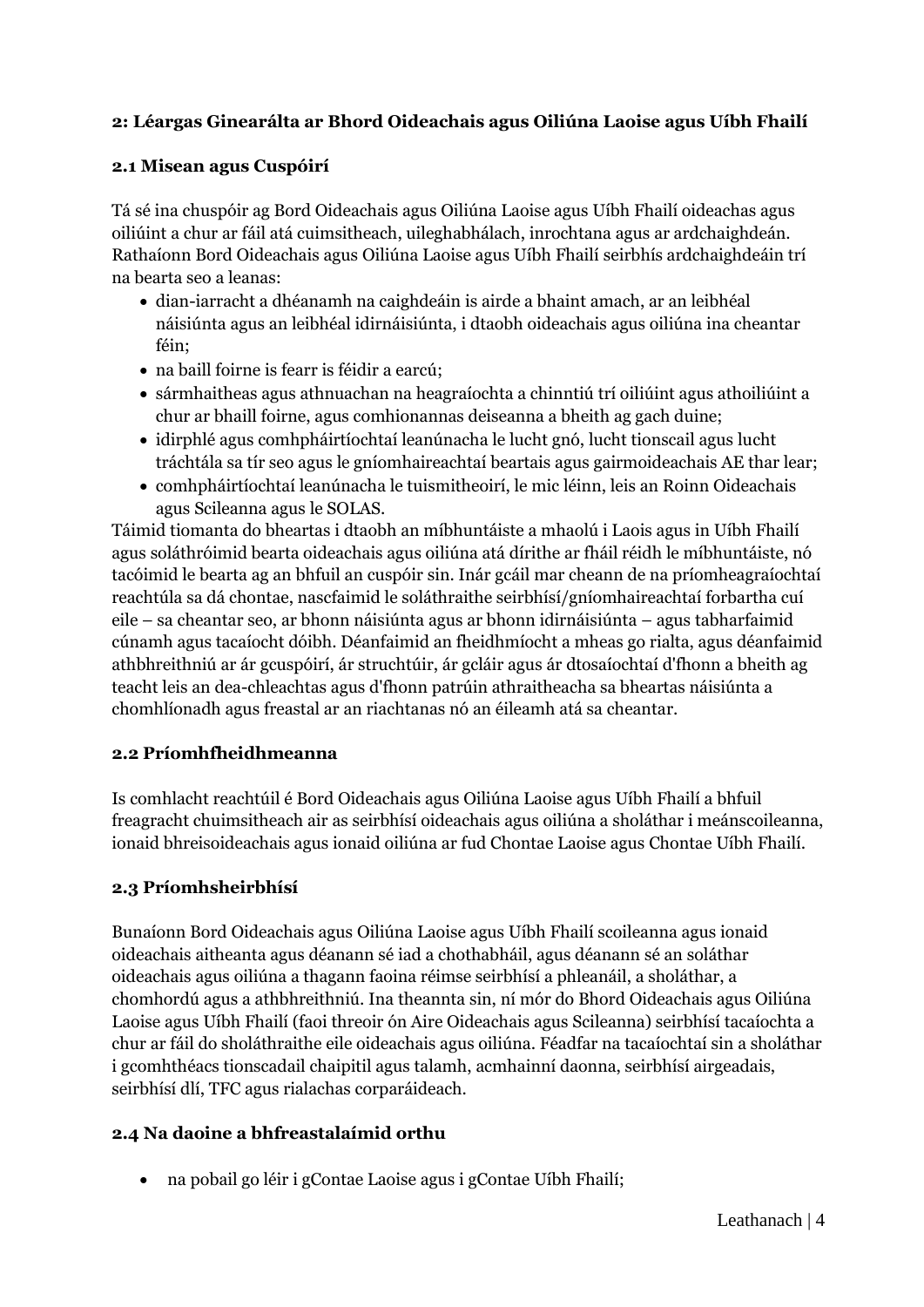- na daltaí agus na tuismitheoirí/caomhnóirí arb iad pobail foghlama ár scoileanna dara leibhéal agus ár n-ionad oideachais aitheanta go léir;
- gach duine eile a bhaineann leas as na seirbhísí atá á sholáthar ag Bord Oideachais agus Oiliúna Laoise agus Uíbh Fhailí, lena n-áirítear seirbhísí breisoideachais agus oiliúna, seirbhísí oideachais pobail agus seirbhísí a bhaineann le hobair don aos óg;
- ranna stáit/gníomhaireachtaí leathstáit, gníomhaireachtaí deonacha, grúpaí pobail agus daoine aonair;
- baill foirne Bhord Oideachais agus Oiliúna Laoise agus Uíbh Fhailí.

#### <span id="page-4-0"></span>**3: Sonraí na seirbhísí atá ar fáil faoi láthair i mBéarla amháin nó sa dá theanga**

Cuirtear gach seirbhís ar fáil i mBéarla faoi láthair, cé is moite de mhúineadh na Gaeilge inár scoileanna agus inár n-ionaid, seirbhís a chuirtear ar fáil sa dá theanga.

#### <span id="page-4-1"></span>**4: An Soláthar Seirbhísí Gaeilge a fheabhsú**

# **Is ceanglais éigeantacha faoi Acht na dTeangacha Oifigiúla 2003 iad na forálacha atá i gcló liath sa tábla thíos.**

| <b>Modh cumarsáide</b>            | <b>Gealltanas</b>                                                                                                                                    |            |
|-----------------------------------|------------------------------------------------------------------------------------------------------------------------------------------------------|------------|
| leis an bpobal                    |                                                                                                                                                      |            |
| Fógairtí<br><b>Taifeadta Béil</b> | Is i nGaeilge nó sa dá theanga a<br>bheidh na fógairtí taifeadta béil<br>seo:                                                                        | Éigeantach |
|                                   | (a) Fógairtí taifeadta béil ar an<br>teileafón nuair atá oifigí an<br>chomhlachta phoiblí dúnta;                                                     |            |
|                                   | (b) Fógairtí taifeadta béil a<br>chraoltar ar chóras fógartha<br>poiblí;                                                                             |            |
|                                   | (c) Fógairtí taifeadta béil a<br>chruthaítear agus a chraoltar trí<br>chóras ríomhtheachtaireachta<br>nó trí chóras ríomhfhreagartha<br>teileafóin.  |            |
|                                   | Baineann an fhoráil sin le<br>fógairtí 'taifeadta' seachas le<br>'fógairtí beo'.                                                                     |            |
|                                   | Sa chás ina bhfuil Ordú<br>Logainmneacha i bhfeidhm,<br>ceanglaítear ar chomhlacht<br>poiblí an leagan Gaeilge den<br>Logainm atá sonraithe san Ordú |            |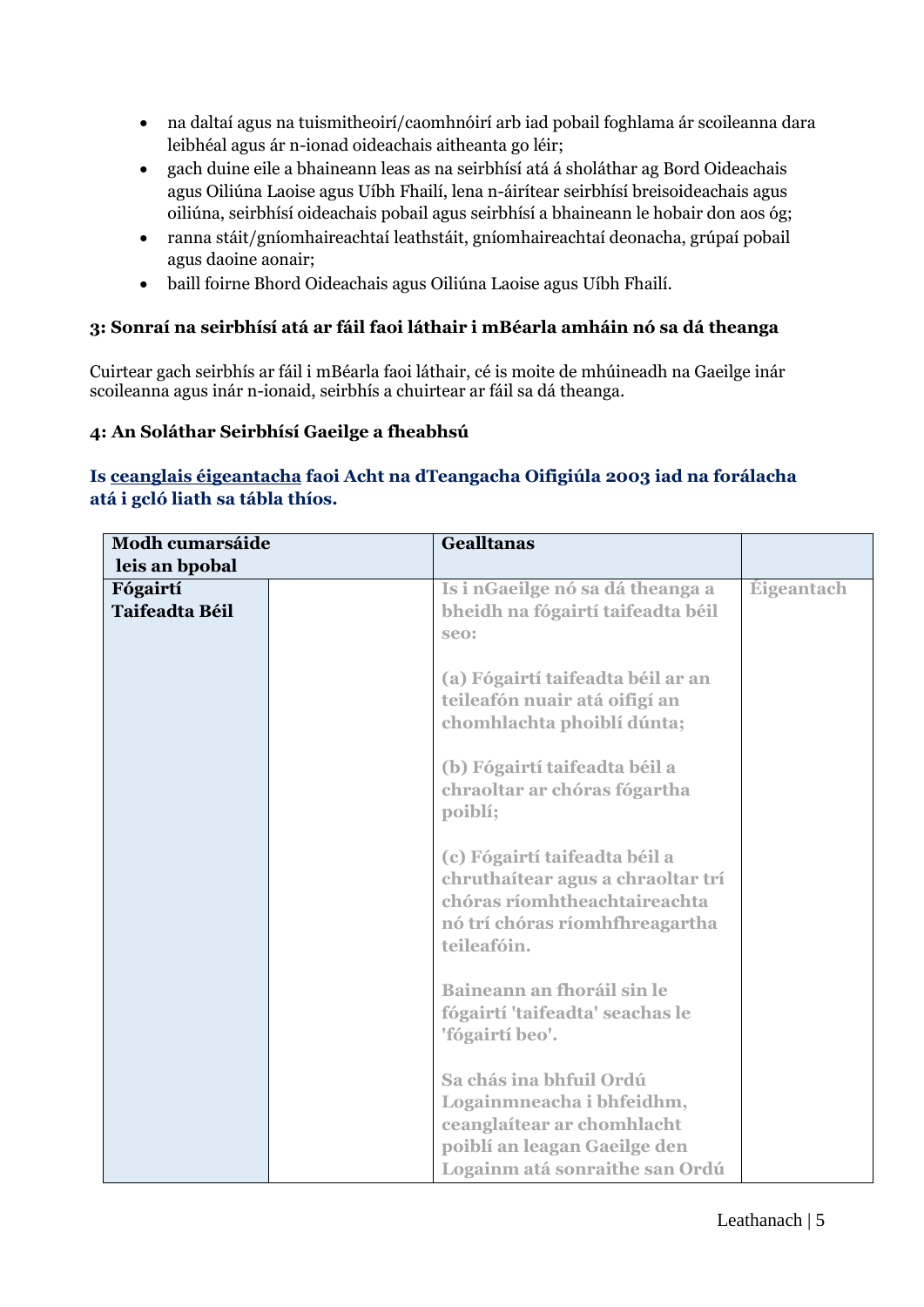|                                                                   |                             | sin a úsáid i bhfógairtí taifeadta |                   |
|-------------------------------------------------------------------|-----------------------------|------------------------------------|-------------------|
|                                                                   |                             | béil a dhéanann sé nó a dhéantar   |                   |
|                                                                   |                             | ar a shon.                         |                   |
|                                                                   | Litreacha agus              | Tabharfar freagra ar gach mír      | Éigeantach        |
|                                                                   |                             | chumarsáide i scríbhinn sa         |                   |
|                                                                   | Ríomhphost                  |                                    |                   |
|                                                                   |                             | teanga oifigiúil chéanna a         |                   |
|                                                                   |                             | úsáideadh inti.                    |                   |
|                                                                   | Stáiseanóireacht            | Cuirfear na nithe seo a leanas ar  | <b>Éigeantach</b> |
| Cumarsáid                                                         |                             | fáil i nGaeilge nó ar bhonn        |                   |
| i Scríbhinn                                                       |                             | dátheangach: ceannteidil ar        |                   |
|                                                                   |                             | stáiseanóireacht, lena n-áirítear  |                   |
|                                                                   |                             | páipéar litreach, duillíní dea-    |                   |
|                                                                   |                             | mhéine, bileoga cumhdaigh facs,    |                   |
|                                                                   |                             | clúdaigh comhad agus fillteáin     |                   |
|                                                                   |                             | eile, lipéid agus clúdaigh         |                   |
|                                                                   |                             | litreach.                          |                   |
| Comharthaí                                                        | Comharthaí                  | I gcás gach comhartha a            | Éigeantach        |
| chuireann Bord Oideachais agus<br>Oiliúna Laoise agus Uíbh Fhailí |                             |                                    |                   |
|                                                                   |                             |                                    |                   |
|                                                                   |                             | in airde, nó a chuirtear in airde  |                   |
|                                                                   |                             | thar a cheann, ní mór gur i        |                   |
|                                                                   |                             | nGaeilge nó sa dá theanga a        |                   |
|                                                                   |                             | bheadh sé, de réir na rialachán    |                   |
|                                                                   |                             | (I.R. Uimh. 391/2008).             |                   |
|                                                                   | Foilseacháin                | Foilseofar cáipéisí ina leagtar    | Éigeantach        |
|                                                                   |                             | amach tograí beartais phoiblí,     |                   |
|                                                                   |                             | cuntais nó ráitis airgeadais       |                   |
|                                                                   |                             | iniúchta, tuarascálacha bliantúla  |                   |
|                                                                   |                             | agus ráitis straitéise go          |                   |
|                                                                   |                             | comhuaineach i nGaeilge agus i     |                   |
|                                                                   |                             | mBéarla.                           |                   |
|                                                                   | Ciorcláin/                  | I gcás ina ndéanfaidh comhlacht    | Éigeantach        |
| Foilseacháin                                                      | <b>Cora Poist</b>           | poiblí cumarsáid i scríbhinn nó    |                   |
|                                                                   |                             | ar an bpost leictreonach leis an   |                   |
|                                                                   |                             | bpobal i gcoitinne nó le haicme    |                   |
|                                                                   |                             | den phobal i gcoitinne chun        |                   |
|                                                                   |                             | faisnéis a thabhairt don phobal    |                   |
|                                                                   |                             | nó don aicme, cinnteoidh an        |                   |
|                                                                   |                             | comhlacht gur i nGaeilge, nó i     |                   |
|                                                                   |                             | mBéarla agus i nGaeilge, a         |                   |
|                                                                   |                             | bheidh an chumarsáid.              |                   |
|                                                                   |                             |                                    | Éigeantach        |
|                                                                   | Logainmneacha<br>Gaeltachta | Bainfidh an comhlacht poiblí       |                   |
| <b>An Ghaeltacht</b>                                              |                             | úsáid as logainmneacha oifigiúla   |                   |
|                                                                   |                             | na gceantar Gaeltachta de réir na  |                   |
|                                                                   |                             | reachtaíochta cuí                  |                   |

**Seo thíos na gníomhartha a bhfuil brath ag Bord Oideachais agus Oiliúna Laoise agus Uíbh Fhailí iad a chur chun feidhme le linn shaolré na scéime.**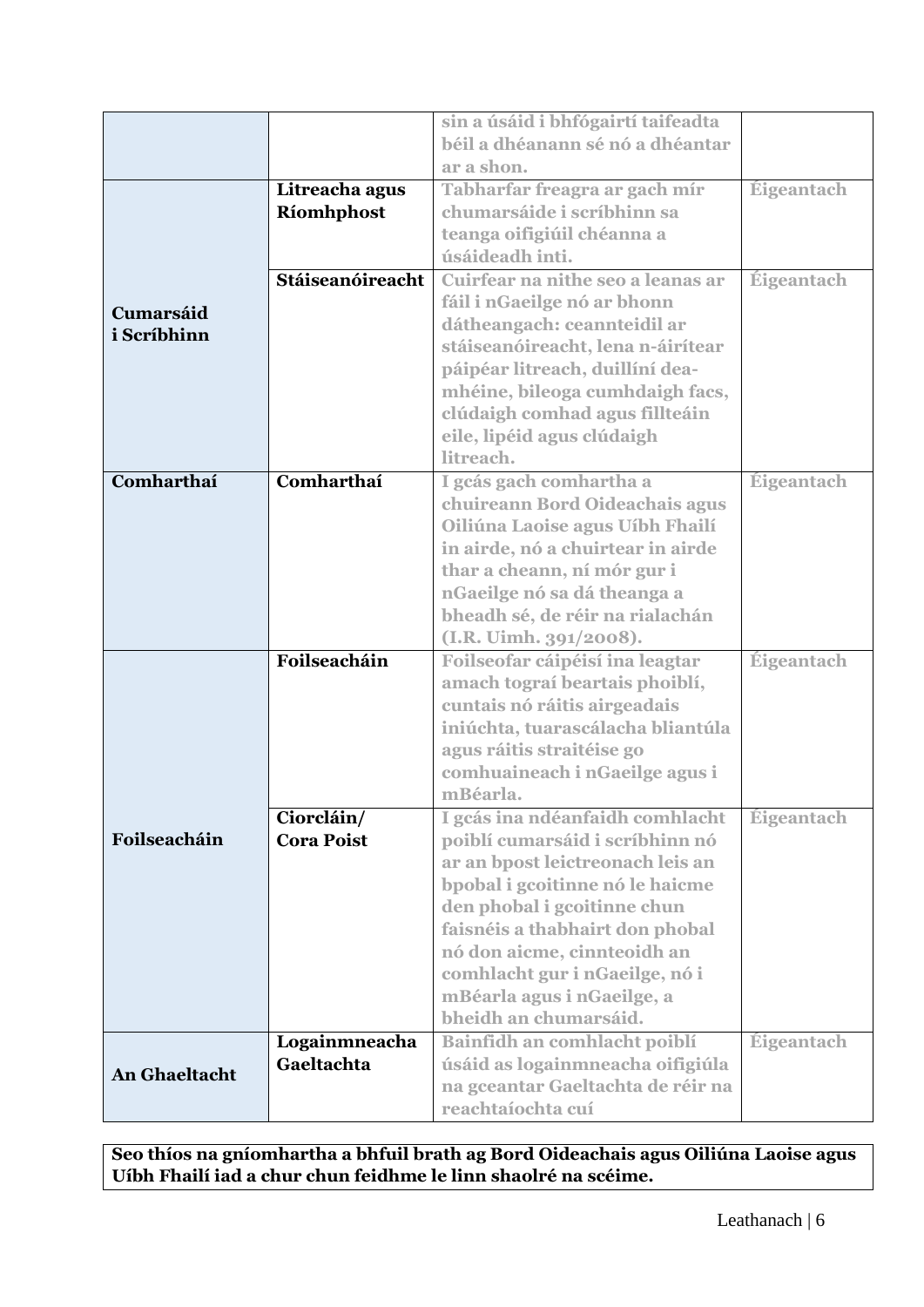| <b>Modh cumarsáide</b>   |                                             | <b>Gealltanas</b>                                                                                                                                                                                                                                                                    | <b>Amlíne</b>                                      |
|--------------------------|---------------------------------------------|--------------------------------------------------------------------------------------------------------------------------------------------------------------------------------------------------------------------------------------------------------------------------------------|----------------------------------------------------|
| leis an bpobal           |                                             |                                                                                                                                                                                                                                                                                      |                                                    |
|                          | <b>An Deasc</b><br>Fáiltithe                | Beannófar do chustaiméirí i nGaeilge i<br>dtosach agus ansin i mBéarla ag gach<br>scoil, ionad agus oifig riaracháin.                                                                                                                                                                | Le linn na<br>chéad bhliana<br>den scéim           |
|                          | Duine le<br>Duine/Seirbhís<br>ag an gCuntar | Cuirfear liosta de na baill foirne atá in<br>ann seirbhís a sholáthar i nGaeilge ar<br>fáil<br>i ngach scoil, ionad agus oifig<br>riaracháin.                                                                                                                                        | Le $limn$<br>chéad bhliana<br>den scéim            |
| Cumarsáid ó              | Lasc-chlár                                  | Tabharfaidh foireann an lasc-chláir ag<br>gach scoil, ionad agus oifig riaracháin<br>ainm an chomhlachta phoiblí i<br>nGaeilge agus i mBéarla.                                                                                                                                       | Ar bhonn<br>leanúnach                              |
| <b>Bhéal</b>             | Cumarsáid ar an<br><b>Teileafón</b>         | Cuirfear socruithe cuí i bhfeidhm<br>chun éascú do chumarsáid thráthúil ar<br>an teileafón i gcás custaiméirí ar mian<br>leo a gcuid gnó a dhéanamh trí<br>Ghaeilge.                                                                                                                 | Faoi dheireadh<br>na scéime                        |
|                          | Preaseisiúintí                              | Eiseofar preaseisiúint ar bith i<br>nGaeilge agus i mBéarla araon. Is go<br>comhuaineach a eiseofar iad.                                                                                                                                                                             | Ar bhonn<br>leanúnach                              |
|                          | <b>Aithisc</b>                              | Is i nGaeilge a bheidh na beannachtaí<br>agus an focal scoir sna haithisc.                                                                                                                                                                                                           | Ar bhonn<br>leanúnach                              |
|                          | Urlabhraí Meán                              | Gníomhóidh ball foirne i gcáil<br>urlabhraí meán, tar éis oiliúint chuí a<br>bheith curtha air nó uirthi                                                                                                                                                                             | Faoi dheireadh<br>na scéime                        |
| Cumarsáid i<br>Scríbhinn | Foirmeacha<br><b>Iarratais</b>              | Cuirfear leagan Gaeilge ar fáil den<br>Fhoirm Iarratais do Mhúinteoirí agus<br>den Fhoirm Iarratais i leith Oideachas<br>Pobail. Is iadsan a bhíonn i gceist le<br>formhór mór na bhfoirmeacha<br>iarratais a fhaigheann Bord<br>Oideachais agus Oiliúna Laoise agus<br>Uíbh Fhailí. | Faoi dheireadh<br>na chéad<br>bhliana den<br>scéim |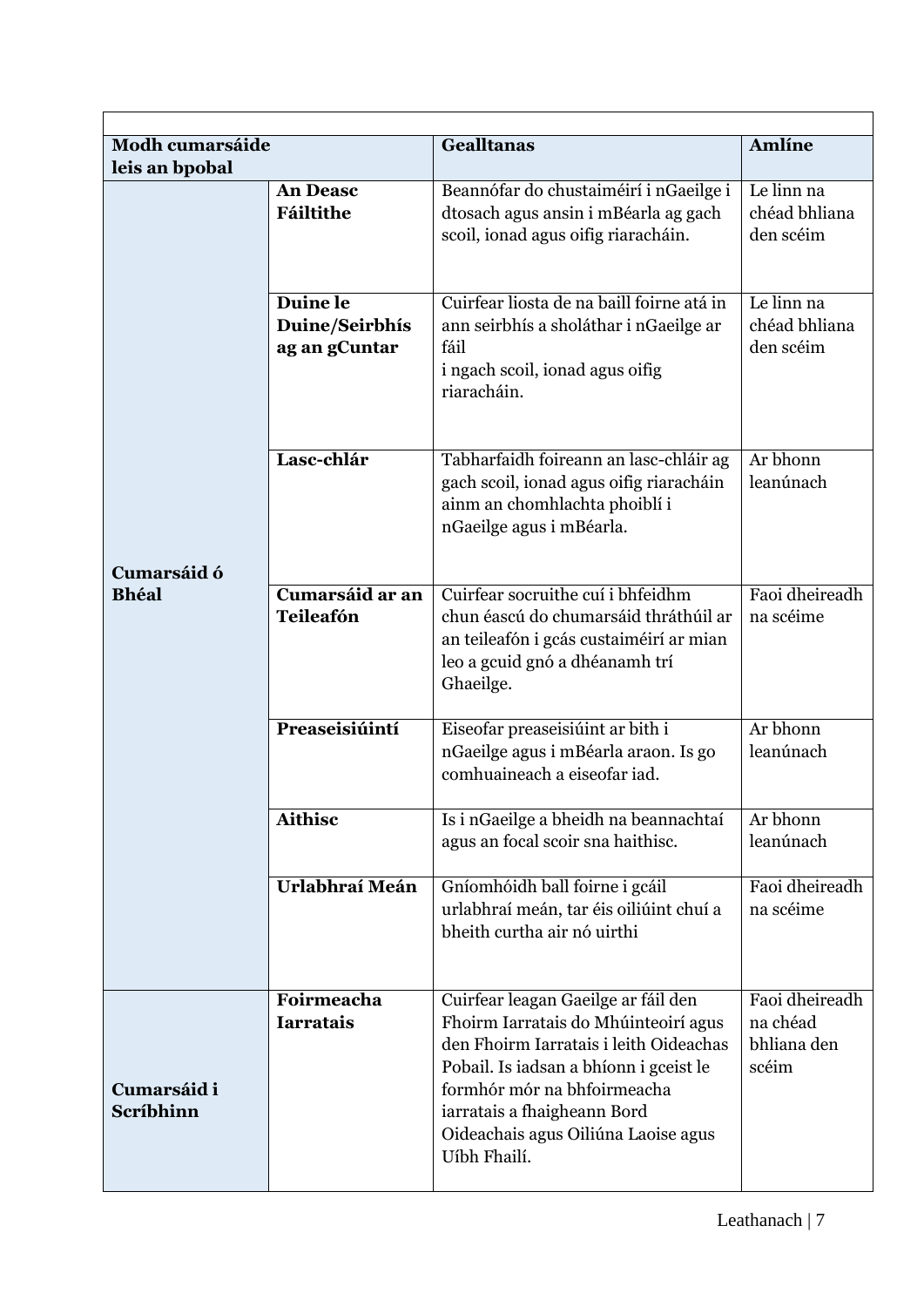|                                                              | Ríomhphost               | Foilseoimid seoladh ríomhphoist ar<br>leith ar láithreán gréasáin Bhord<br>Oideachais agus Oiliúna Laoise agus<br>Uíbh Fhailí i gcomhair ceisteanna i<br>nGaeilge.<br>Is sa dá theanga a bheidh<br>teachtaireachtaí caighdeánacha<br>ríomhphoist, amhail séanta.                                                                                                                                                      | Faoi dheireadh<br>na chéad<br>bhliana den<br>scéim    |
|--------------------------------------------------------------|--------------------------|-----------------------------------------------------------------------------------------------------------------------------------------------------------------------------------------------------------------------------------------------------------------------------------------------------------------------------------------------------------------------------------------------------------------------|-------------------------------------------------------|
| Teicneolaíocht<br><b>Faisnéise agus</b><br><b>Cumarsáide</b> | Láithreáin<br>Ghréasáin  | Beidh teachtaireacht dhátheangach ón<br>bPríomhfheidhmeannach ar an<br>láithreán gréasáin.<br>Beidh ráiteas dátheangach ón<br>bPríomhfheidhmeannach ar an<br>láithreán gréasáin ina ndearbhófar go<br>bhfuil an Bord meáite ar na<br>gealltanais a tugadh ina Scéim Teanga<br>a chomhlíonadh.<br>Beidh nasc ó na leathanaigh sa leagan<br>Béarla den láithreán gréasáin chuig an<br>leathanach cuí sa leagan Gaeilge. | Faoi dheireadh<br>na chéad<br>bhliana den<br>scéim    |
|                                                              | Córais<br>Ríomhaireachta | I gcás córas ríomhaireachta nua ar<br>bith a shuiteálfar, beidh lánchumas<br>aige i dtaobh an Ghaeilge a láimhseáil.                                                                                                                                                                                                                                                                                                  | Ón tús, de réir<br>mar a<br>shuiteálfar<br>córais nua |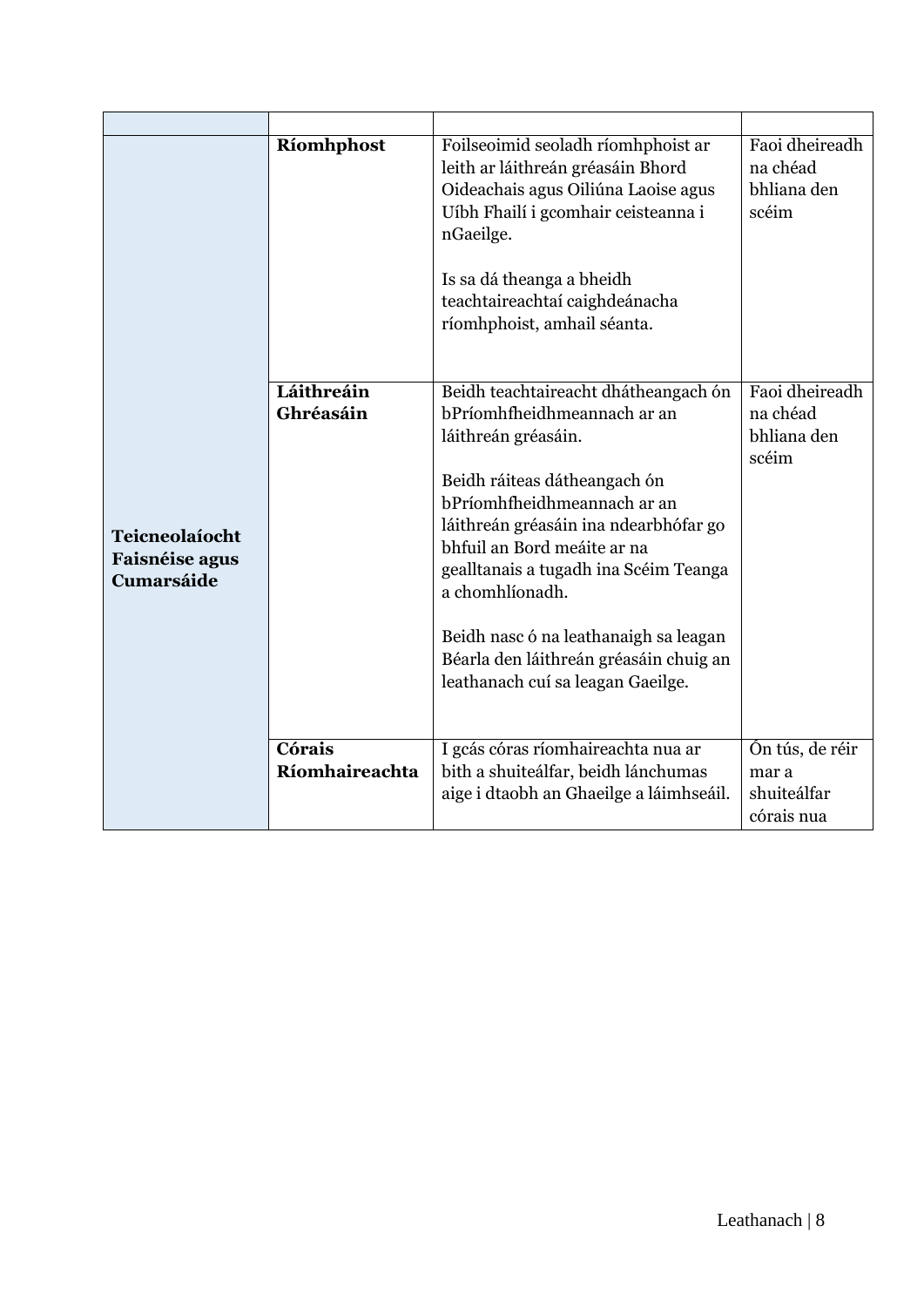### <span id="page-8-0"></span>**5: Inniúlacht Teanga a Fheabhsú**

#### <span id="page-8-1"></span>**5.1 Earcaíocht**

Is é an príomhchur chuige lena ndéanfar barrfheabhsú ar an fháil atá ar sheirbhísí trí Ghaeilge ná trí bhaill foirne a earcú ag a bhfuil an leibhéal cuí inniúlachta sa Ghaeilge i ngach réimse oibre dá mbíonn Bord Oideachais agus Oiliúna Laoise agus Uíbh Fhailí ag gabháil. Inár mbeartas earcaíochta, atá faoi réir chreat na nósanna imeachta comhaontaithe náisiúnta, tabharfar aird ar an ngá atá ann feabhas a chur ar inniúlacht sa Ghaeilge ar bhonn incriminteach.

Tabharfar pacáiste ionduchtúcháin do gach ball foirne nua ina bhfuil cóip den scéim chomhaontaithe dár gcuid d'fhonn a chinntiú go mbeidh siad ar an eolas faoi na gealltanais atá tugtha againn faoin reachtaíocht.

#### <span id="page-8-2"></span>**5.2 Oiliúint agus Forbairt**

Tá Bord Oideachais agus Oiliúna Laoise agus Uíbh Fhailí tiomanta do dheiseanna a thabhairt do bhaill foirne i dtaobh freastal ar chúrsaí oiliúna Gaeilge atá creidiúnaithe go cuí, faoi réir acmhainní a bheith ar fáil. Cuirfear gach ball foirne ar an eolas faoi áiseanna/deiseanna chun a n-inniúlacht sa Ghaeilge a fheabhsú.

|             |               | <b>Gealltanas</b>                     | Amlíne         |
|-------------|---------------|---------------------------------------|----------------|
|             |               |                                       |                |
|             | Earcaíocht    | Tabharfar pacáiste                    | Faoi dheireadh |
|             |               | ionduchtúcháin do bhaill foirne       | na chéad       |
|             |               | nua ina bhfuil cóip den scéim         | bhliana den    |
|             |               | chomhaontaithe dár gcuid.             | scéim          |
|             | Oiliúint agus | Tabharfar an deis do bhaill foirne    | Ar bhonn       |
|             | Forbairt      | cur lena n-inniúlacht sa Ghaeilge     | leanúnach      |
|             |               | trí chistiú a chur ar fáil do chúrsaí |                |
|             |               | Gaeilge aitheanta ar leibhéal         |                |
| Feabhas a   |               | teastais, dioplóma agus céime,        |                |
| chur ar     |               | d'fhonn forbairt bhreise a            |                |
| Inniúlacht  |               | dhéanamh ar chaighdeán, raon          |                |
|             |               | agus flúirse na seirbhísí Gaeilge a   |                |
| sa Ghaeilge |               | chuirimid ar fáil don phobal.         |                |
|             |               | Áireofar leis na cúrsaí sin cúrsaí i  |                |
|             |               | scríobh agus labhairt na Gaeilge,     |                |
|             |               | agus cúrsaí eile nach iad a           |                |
|             |               | mbeadh tionchar dearfach acu ar       |                |
|             |               | chumas na foirne bainistíochta        |                |
|             |               | ginearálta agus na foirne             |                |
|             |               | riaracháin maidir le hardleibhéal     |                |
|             |               | seirbhíse a chur ar fáil i nGaeilge.  |                |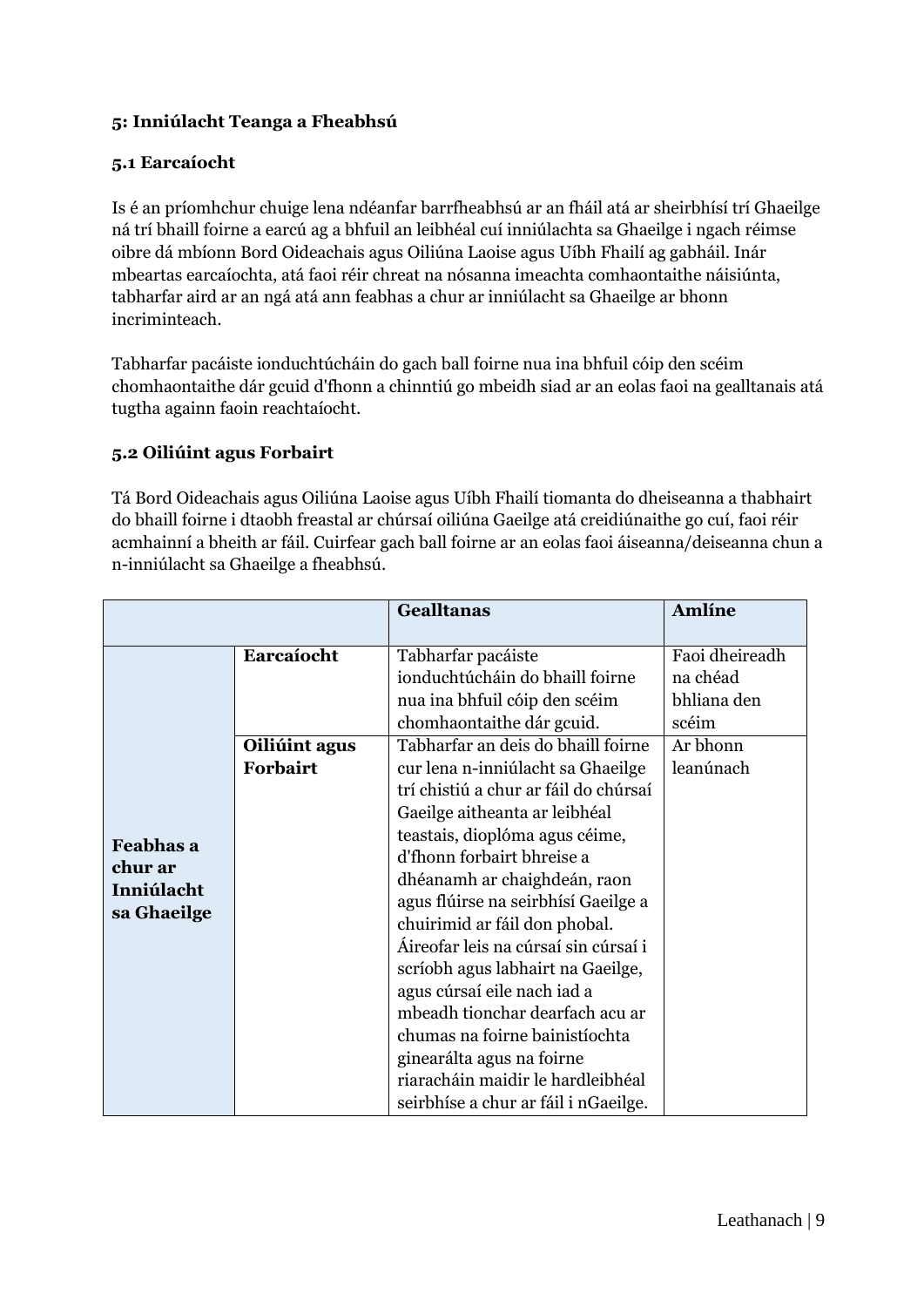# <span id="page-9-0"></span>**5.3 Poist Shainithe Ghaeilge**

Chomh maith le poist teagaisc a bhfuil inniúlacht Ghaeilge de dhíth ina leith, tá na poist seo thíos sainithe mar chinn a bhfuil riachtanas inniúlachta Gaeilge ag gabháil leo. Tá sé i gceist go mbainfeadh na daoine atá ag fónamh sna poist seo amach caighdeáin chreidiúnaithe shonraithe sa Ghaeilge, ag teacht le freagrachtaí an phoist. Agus na poist sin á gceapadh, tugadh aird ar leith ar phoist ar Gaeilgeoirí iad na custaiméirí ina leith den chuid is mó.

| <b>Teideal an</b><br><b>Phoist</b> | Láthair    | <b>Pobal lucht</b><br>labhartha na Gaeilge<br>a bhfreastalaítear<br>air | Léiriú ar an<br>gcaighdeán Gaeilge<br>atá de dhíth |
|------------------------------------|------------|-------------------------------------------------------------------------|----------------------------------------------------|
| Príomhoidí,                        | Scoileanna | Gaelscoileanna agus                                                     | Ardleibhéal                                        |
| Leas-                              | Gaeilge    | Gaelcholáistí atá faoi                                                  |                                                    |
| Phríomhoidí                        |            | shainchúram Bhord                                                       |                                                    |
| agus poist                         |            | Oideachais agus Oiliúna                                                 |                                                    |
| teagaisc                           |            | Laoise agus Uíbh Fhailí                                                 |                                                    |
| <b>Rúnaithe agus</b>               | Scoileanna | Gaelscoileanna agus                                                     | Ardleibhéal                                        |
| poist riaracháin                   | Gaeilge    | Gaelcholáistí atá faoi                                                  |                                                    |
| eile                               |            | shainchúram Bhord                                                       |                                                    |
|                                    |            | Oideachais agus Oiliúna                                                 |                                                    |
|                                    |            | Laoise agus Uíbh Fhailí                                                 |                                                    |

#### <span id="page-9-1"></span>**6: Monatóireacht agus Athbhreithniú**

Déanfaidh Príomhfheidhmeannach Bhord Oideachais agus Oiliúna Laoise agus Uíbh Fhailí agus an Fhoireann Bhainistíochta monatóireacht agus athbhreithniú rialta ar chur chun feidhme na scéime. Is é Joe Cunningham, an Príomhfheidhmeannach, an duine teagmhála i leith na scéime.

Beidh córas foirmiúil i bhfeidhm i dtaobh monatóireacht a dhéanamh ar iarrataí ar sheirbhísí trí Ghaeilge agus tabharfar cuntas orthu sa Tuarascáil Bhliantúil dár gcuid.

#### <span id="page-9-2"></span>**7: Poibliú na Scéime Comhaontaithe**

Foilseofar an scéim seo laistigh den Bhord agus lasmuigh de. Cuirfear leagan dátheangach den scéim ar fáil ar ár láithreán gréasáin agus dáilfear é ar gach ball foirne agus ar ghníomhaireachtaí cuí. Féadfar modhanna eile a úsáid chun an scéim a phoibliú freisin.

Ina theannta sin, tapóimid gach deis agus muid i mbun teagmhála le custaiméirí ó lá go lá i dtaobh na seirbhísí a chuirimid ar fáil trí Ghaeilge a chur chun cinn agus aird a dhíriú orthu mar seo a leanas:

- custaiméirí a chur ar an eolas ar bhonn díreach, onnghníomhach faoin rogha atá acu gnó a dhéanamh linn trí Ghaeilge, mar shampla, trí fhógraí a chur ar taispeáint sna limistéir fáiltithe ina léirítear cé na seirbhísí Gaeilge atá ar fáil;
- liosta de na seirbhísí sin a thaispeáint go feiceálach ar ár láithreán gréasáin;
- é a chur in iúl ar threoirlínte, bileoga agus foirmeacha iarratais roghnaithe go bhfuil leagan Gaeilge de na cáipéisí sin ar fáil, mura cáipéisí dátheangacha iad féin;
- an tsuntasacht chéanna a thabhairt d'ábhair i nGaeilge agus i mBéarla.